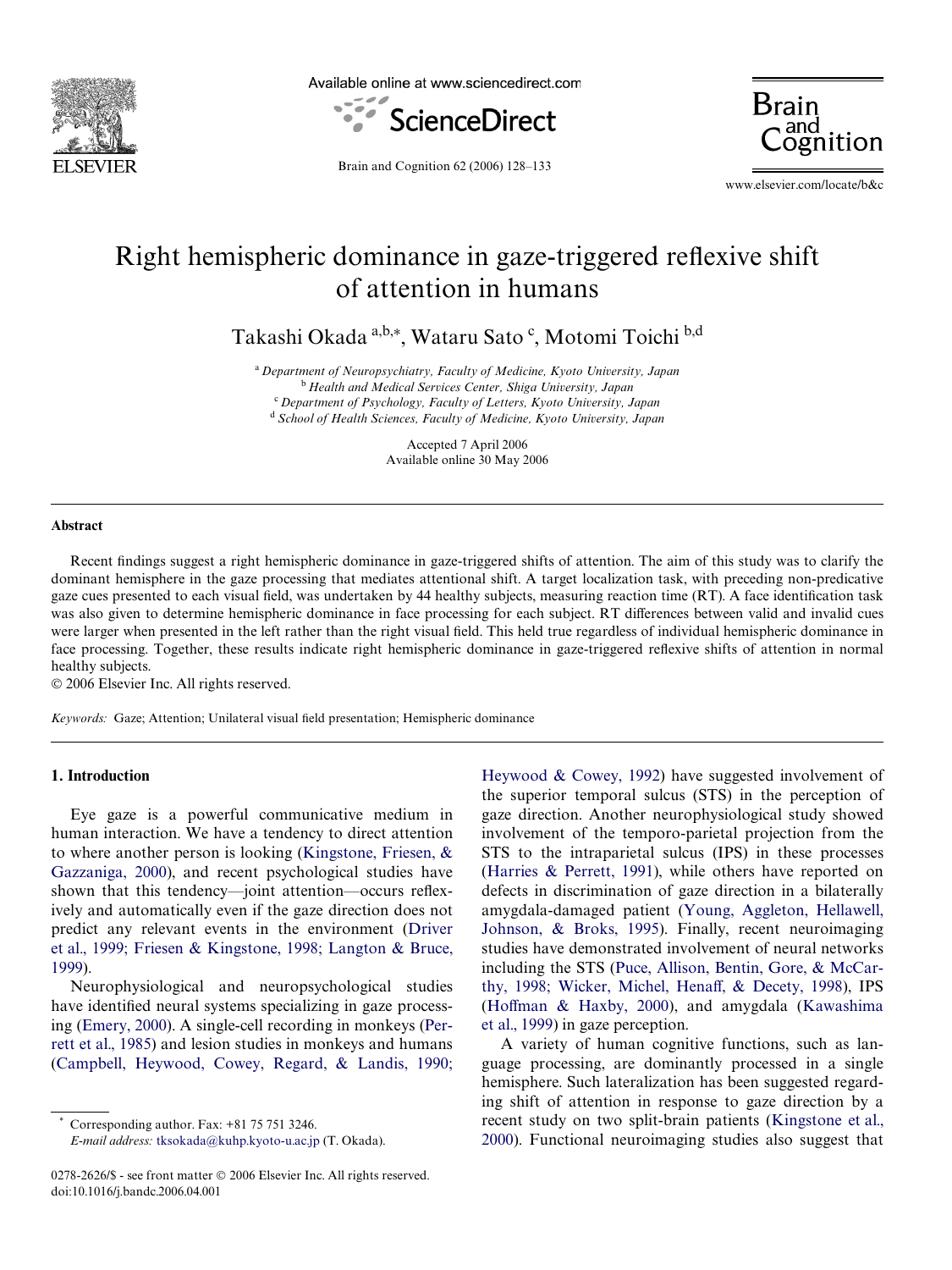changes in gaze direction preferentially activates the right STS in comparison to the left, although the difference did not reach significance [\(Puce et al., 1998; Wicker et al., 1998\)](#page-5-7). These preliminary findings suggest that gaze perception may be a single hemisphere-dominant process in humans. In order to investigate this possibility in gaze processing mediating reflexive shifts of spatial attention, this study examined the reaction times (RTs) of healthy subjects in localizing targets with preceding non-predictive gaze cues presented to each visual field.

An additional purpose of this study was to investigate the relationship between gaze-triggered attentional shift and face perception. [Kingstone et al. \(2000\)](#page-5-0) examined two split-brain patients and reported that the reflexive attentional shift is lateralized to the single hemisphere processing face perception. If this is the case with subjects having intact brain function, it would indicate that the dominant hemisphere for gaze-triggered reflexive shift of attention is lateralized to that involved with face processing. A face perception task was conducted in order to test this hypothesis.

#### **2. Method**

#### *2.1. Subjects*

Experiments were conducted at the Health and Medical Services Center of Shiga University. Forty-four healthy subjects initially participated in the study. The subjects were on no medication, and had no history of psychiatric, neurological, or ophthalmologic illness. All subjects were right-handed, as assessed by the Edinburgh Handedness Inventory [\(Old](#page-5-10)fi[eld, 1971\)](#page-5-10), and had normal or corrected-tonormal visual acuity. Average age was 19.0-year-old (*SD* 0.7, range 18–21). Informed consent was obtained after the procedure had been fully explained, but without revealing the goal of the experiments or the nature of the experimental conditions. The study protocol was approved by the institutional review board of the center.

#### *2.2. Apparatus*

Stimuli were presented on a flat type 19-in. CRT monitor. The refresh rate of the monitor was set to 100 Hz. The resolution of the monitor was  $1024 \times 768$  pixels. The presentation of stimuli was controlled by SuperLab Pro ver. 2.0 (Cedrus, San Pedro, CA, USA) software. This software allowed for stimulus presentation within one screen refresh cycle (i.e. 10 ms) by setting up a new graphic page in the background of the screen. The RTs and accuracy measures were based on responses through a Cedrus RB-400 Response Box (Cedrus, San Pedro, CA, USA). Subjects were seated approximately 57.3 cm from the monitor, resting their heads on a head-rest to keep their heads fixed, with their bodies centered with respect to the monitor and the keys of the switch box. Conformity with these conditions was confirmed by the experimenter.

## *2.3. Gaze processing task*

Valid (i.e. gaze direction toward targets) or invalid (i.e. gaze direction away from targets) gaze cues were randomly presented to either the left or the right visual field (LVR and RVF, respectively), alongside presentation of a straight-gazing face in the other visual field. A schematic representation of the face was adopted, as in previous studies ([Friesen & Kingstone, 1998; Kingstone et al., 2000](#page-5-11)), to minimize extraneous complexities associated with real faces (e.g. face asymmetry, hair, gender, etc.). The face display consisted of a white background with a black line drawing of two round faces subtending 3.6°, located 3.9° away from the vertical axis of the screen.

The experiments were performed individually. Subjects were seated in an armchair and instructed to look at the monitor situated in front of them. The sequence of stimuli in each trial is illustrated in [Fig. 1](#page-2-0). The start of a trial was signaled by a warning alarm and the two faces with blank eyes were presented simultaneously on the CRT monitor. After 675ms, the pupils in either the LVF or RVF were presented looking up or down at random. After 200ms, the two faces were replaced by two target circles presented above or below until a response was made. The stimulus onset asynchrony (SOA) of 200ms was adopted for maximum stability in performance as predicted from the results of previous studies using different SOAs ([Driver et al., 1999; Friesen & King](#page-5-1)[stone, 1998; Langton & Bruce, 1999](#page-5-1)), and because this SOA was appropriate for the unilateral visual field presentation paradigm. The inter-trial interval was 675ms.

The subjects were instructed to indicate whether the targets appeared above or below the faces by pressing the upper or lower key on the switch box with either the left or right index finger. The position of hands in responding was counterbalanced among subjects. RTs were timed from the onset of target presentation, and measured in milliseconds.

At the beginning of the experiments, the subjects were given 16 practice trials. After the practice trials, five blocks of eight test trials were conducted twice. Then, subjects were requested to change hands for responding, and given another 16 practice trials. After the second block of practice trials, five blocks of eight test trials were conducted twice (all together 160 test trials). The order of the test trials was randomized within each block. There was a short break of about 15 s between blocks of the test and practice trials.

Before beginning the test, subjects were informed that it was important to fixate their eyes on the central fixation cross while it was presented, and that the gaze direction was not predictive of the location of the targets. They were also instructed to respond as quickly and accurately as possible to the targets.

## *2.4. Face perception task*

The visual field demonstrating superiority in face processing was examined in each subject. The tasks were almost identical to those of [Gazzaniga and Smylie \(1983\)](#page-5-12).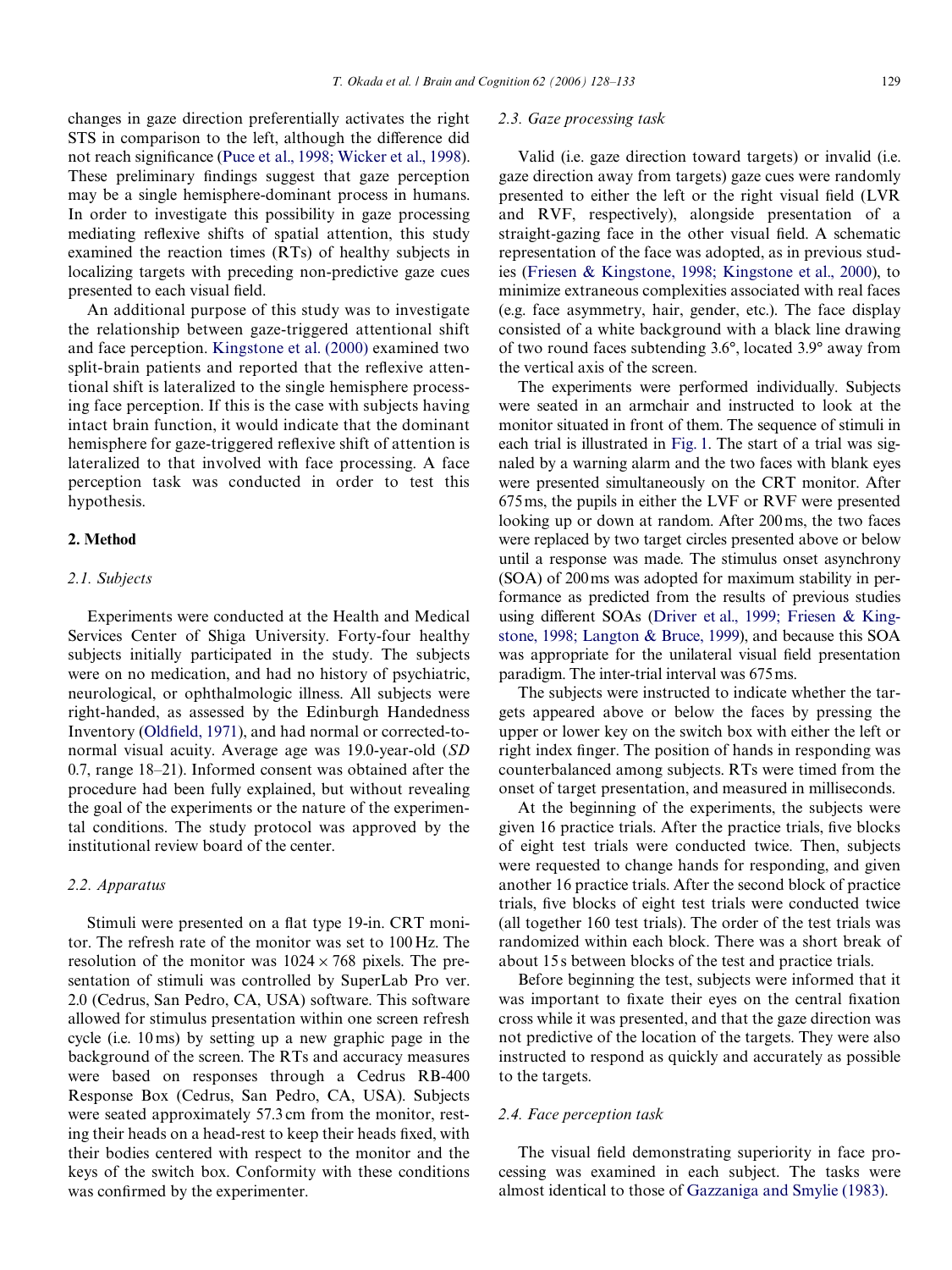

<span id="page-2-0"></span>Fig. 1. Sample sequence of stimuli presented in the gaze-processing task. In this figure, the valid gazing-up cue is presented in the left visual field.

The stimuli were 20 unfamiliar Japanese faces (10 female, 10 male), presented in the LVF or RVF. The faces were oval shaped, minimizing extraneous clues (e.g., style of hair, outline of face). Pictures were devoid of apparent distinguishable features such as glasses or facial hair. Each face subtended  $4^{\circ} \times 8^{\circ}$  of visual angle. The nearest edge was  $3^\circ$  away from the central fixation.

The subjects, seated in front of a CRT monitor, were instructed to look at the fixation cross, which was black for the first 2000 ms, before turning red 500 ms before stimulus presentation. Then, the stimulus face was presented for 120 ms in either the left or right visual field at random. Following this stimulus presentation, a panel was presented with 10 different faces of the same gender. Subjects were instructed to select the same face as the stimuli from the set of 10 pictures and responses were recorded. The subjects were informed that each face might be projected more than once. They were instructed not to respond when they were unable to select any face on the panel.

Following 10 practice trials, the subjects were given 20 test trials. After a rest of about 30 s, another 20 test trials were conducted. The order of stimulus types was randomized in each block. Rates of correct response higher by more than 20% in presentations to one hemisphere than the other was regarded as demonstration of hemispheric superiority in face processing.

## *2.5. Data analysis*

All data were analyzed with SPSS ver. 11.0J software (SPSS Japan Inc., Tokyo, Japan). Concerning the gaze processing task, mean RT of correct responses was first calculated for each experimental condition, excluding measurements beyond the mean  $\pm 2$  *SD* as artifacts. Then,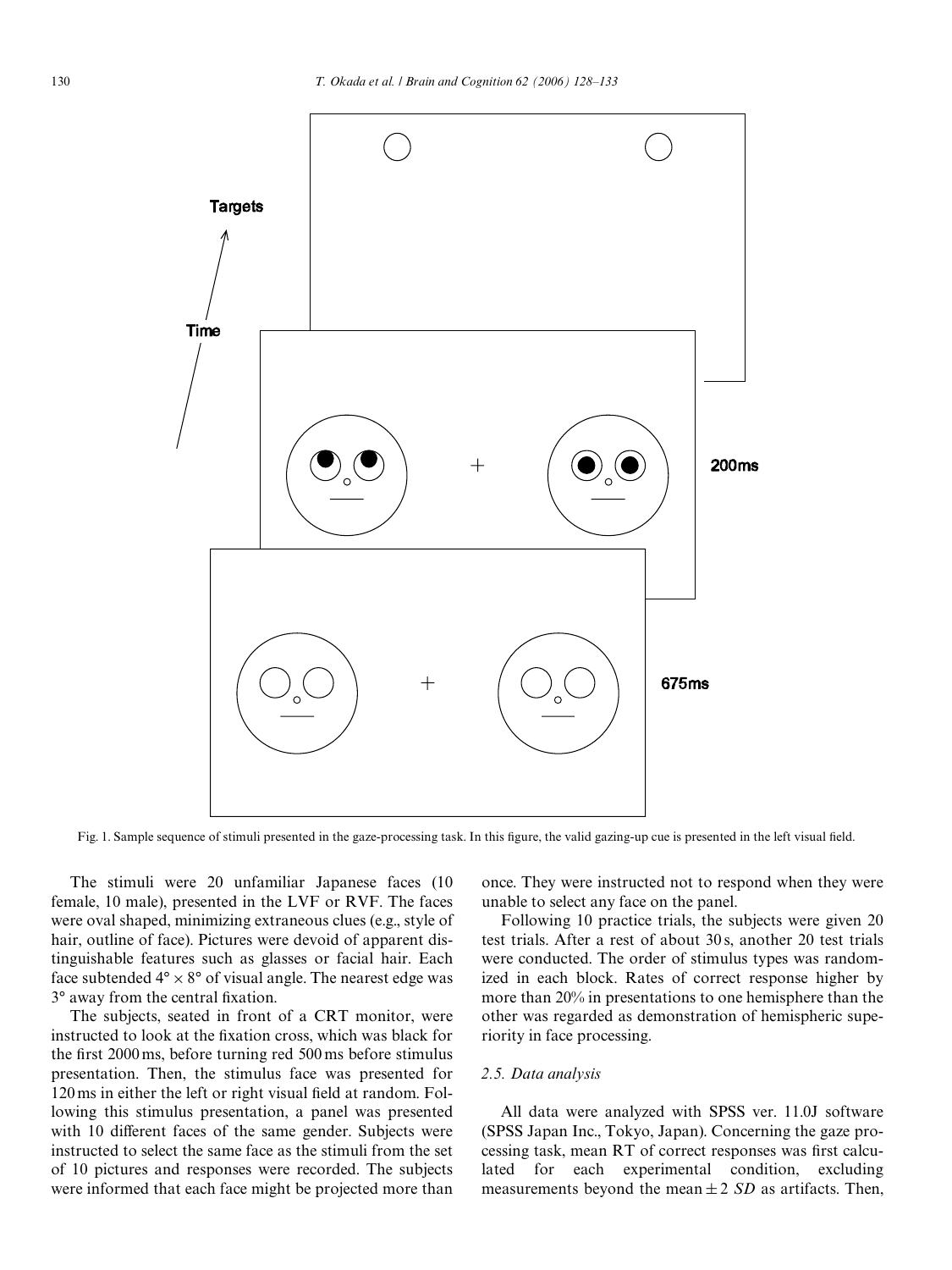330

RT differences between valid and invalid conditions were calculated as the measure of the shift of attention. The RT differences were analyzed using a  $2 \times 2 \times 2$  repeated-measures ANOVA with hand of response (left-hand up/righthand up), visual field (LVF/RVF), and position of targets (above/below) as within-subject factors.

To confirm the effect of hemispheric difference on RT, we subsequently analyzed mean RT using a  $2 \times 2$  repeatedmeasures ANOVA with visual field  $(LVF/RVF)$ , and validity (valid/invalid) as within-subject factors.

Concerning the face processing task, performance for LVF and RVF was compared using Student's paired *t* test on the number of correct responses calculated for each visual field. Then, the degree of hemispheric difference was obtained expressed as follows: (the number of correct responses in LVF-the number of correct responses in RVF)/(the total number of correct responses in LVF and  $RVF \times 100$  (%). The value of this measure ranges from  $100\%$  to  $-100\%$ . Positive values indicate right hemispheric dominance, and negative values indicate left hemispheric dominance. As stated before, right- and left-hemisphere superiority groups were defined as subjects exhibiting values exceeding  $20\%$  or less than  $-20\%$  on this measure, respectively.

To examine whether the gaze-triggered reflexive shift of attention was influenced by hemispheric dominance in face processing, RT data was re-analyzed using face-processing hemispheric dominance as an additional between-subject factor. RT differences were analyzed using a  $2 \times 2 \times 2 \times 2$ ANOVA with hand of response (left-hand up/right-hand up), visual field (LVF/RVF), and position of targets (above/ below) as within-subject factors, and face-processing hemispheric dominance (left hemispheric dominance/right hemispheric dominance) as a between-subject factor.

An analysis of covariance (ANCOVA) was also conducted. The RT differences were analyzed using a  $2 \times 2 \times 2 \times 2$  ANCOVA with hand of response (left-hand up/right-hand up), visual field (LVF/RVF), and position of targets (above/below) as within-subject factors, and the face-processing hemispheric-dominance score as the covariate.

## **3. Results**

Of the 44 subjects who participated in the study, five were excluded from analysis because of non-compliance to the instructions (in one), a significant difference in vision between eyes (in one), and exceptionally slow responses (i.e. beyond mean + 2*SD* of the whole data set, in three subjects). As a result, data from the remaining 39 (7 males and 32 females) subjects were analyzed. Preliminary analyses revealed no significant effect or interactions regarding gender. Therefore, the following analyses were conducted using data collapsed across gender.

The mean RT findings are shown in [Fig. 2.](#page-3-0) Subjects responded about 17 and 11 ms faster when the gaze cue was presented in the LVF and RVF, respectively, in the valid



<span id="page-3-0"></span>Fig. 2. Mean reaction times (with standard error) to valid and invalid cues in the gaze-processing task.

than invalid condition, which is consistent with results from previous studies using a similar paradigm. Error rates were very small (less than 1%), and there was no apparent speedaccuracy trade-off. The ANOVA on RT differences revealed a significant main effect of visual field  $(F_{(1,38)} = 4.4$ ,  $p < .05$ ). There were no other significant main effects or interactions with visual field. These results indicate that LVF presentation produced larger RT differences between valid and invalid stimuli than RVF presentation.

The subsequent 2 (visual field: LVF/RVF)  $\times$  2 (validity: valid/invalid) ANOVA on mean RT revealed significant interaction of visual field and validity  $(F_{(1,38)} = 4.4, p < .05)$ , confirming the above analysis on RT differences. The main effect of validity was also significant  $(F_{(1,38)} = 134.8$ ,  $p < .001$ ).

In the face processing task, the mean number of correct responses were 4.0 (*SD* 2.3) and 4.0 (*SD* 2.2) for the RVF and LVF presentations, respectively. Difference between visual fields in terms of correct recognition was not significant  $(t_{(38)} = 0.1, p > 0.1, n.s.$ ). Regarding hemispheric dominance in face perception (based on the face identification task), the left and right dominant groups consisted of 9 and 11 subjects, respectively, with the remaining 19 showing no apparent hemispheric dominance. Data was then re-analyzed for the 20 subjects with clear hemispheric dominance. The mean RT (*SD*) was 291.7 (22.6), 306.4 (22.4), 297.9 (18.3), and 303.6 (25.2) for valid LVF, invalid LVF, valid RVF, and invalid RVF presentations, respectively, in the left dominance group, and 303.4 (35.8), 320.8 (39.3), 307.8 (36.8), 312.8 (31.8), respectively, in the right dominance group.

The 2 (hand of response: left-hand up/right-hand up)  $\times$  2 (visual field: LVF/RVF) $\times$ 2 (position of targets: above/ below) $\times$ 2 (face-processing hemispheric dominance: left hemispheric dominance/right hemispheric dominance) ANOVA for RT differences showed that the main effect of visual field remained significant  $(F_{(1,18)} = 7.4, p < .05)$  even with addition of the extra between-subject factor of face-processing hemispheric dominance, with no interaction between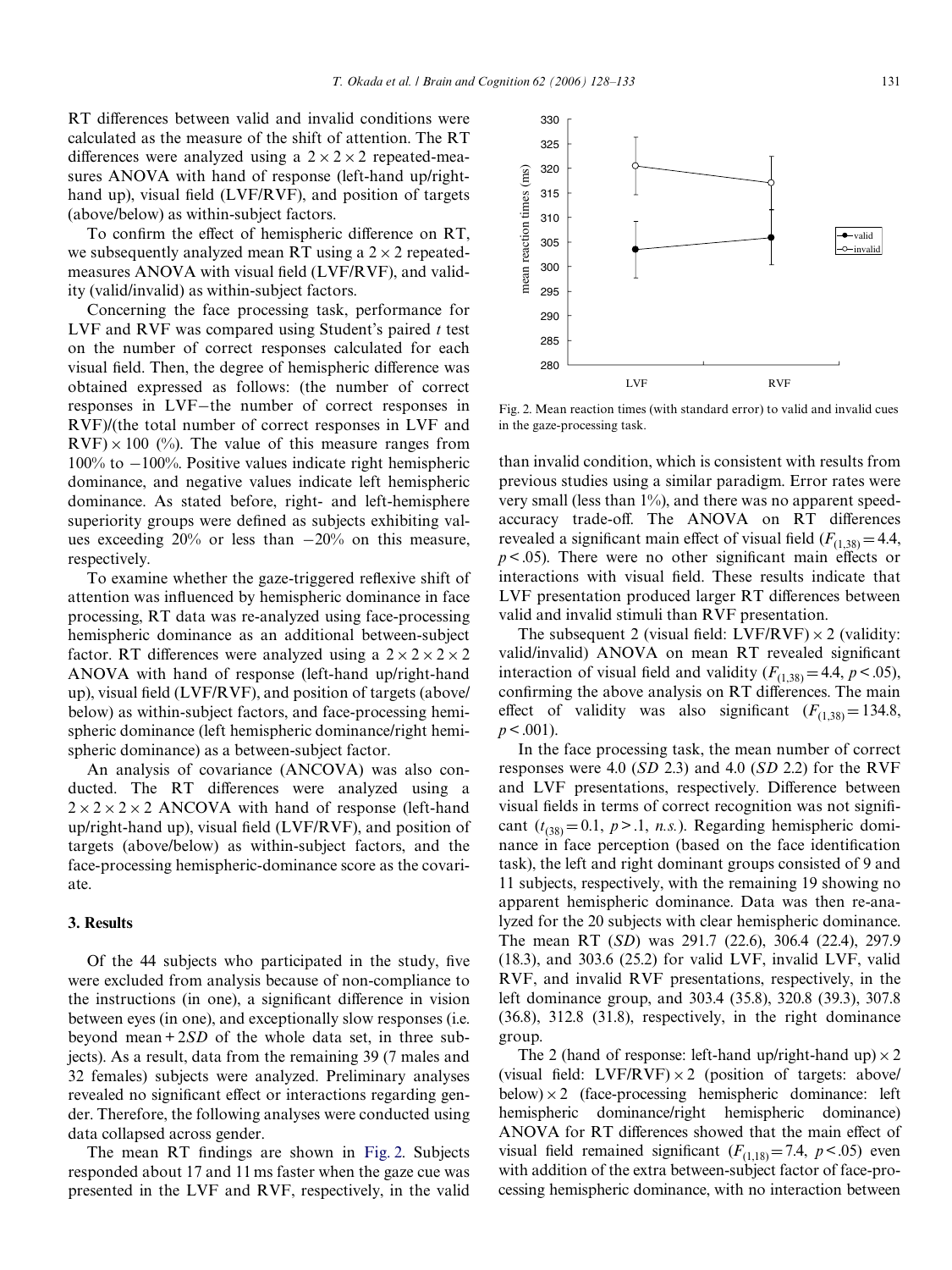visual field and face-processing hemispheric dominance. No other main effects or interactions were significant.

The 2 (hand of response: left-hand up/right-hand up)  $\times$  2 (visual field: LVF/RVF)  $\times$  2 (position of targets: above/ below) ANCOVA for RT differences using face-processing hemispheric dominance scores as the covariate showed that only the main effect of visual field remained significant  $(F_{(1,37)} = 4.2, p < .05).$ 

## **4. Discussion**

The current study investigated hemispheric dominance in the reflexive shift of attention in response to perceived gaze directions, using a target localization task in an RT paradigm. The result showed that the cuing effect was significantly larger for the LVF than RVF presentation, which was not attributable to a speed-accuracy trade-off. These results indicate a right hemispheric dominance in gaze-triggered attentional shifts. Right hemispheric superiority in gaze processing has been suggested by previous neuropsychological ([Campbell, Landis, & Regard, 1986\)](#page-5-13) and neuroimaging studies ([Puce et al., 1998; Wicker et al., 1998](#page-5-7)). The results from those studies, however, were inconclusive, and no previous studies have specifically examined hemispheric dominance in the gaze-triggered reflexive shift of attention in normal subjects. To our knowledge, the present study is the first to demonstrate right hemispheric dominance in the gaze-triggered reflexive shift of attention in a normal human population.

It is of interest that the main effect of visual field remained significant even when taking face-processing hemispheric dominance into consideration, indicating right hemispheric dominance in the gaze-triggered reflexive shift of attention regardless of the hemispheric dominance in face perception. This suggests that the cerebral regions that process gaze directions may not be entirely the same as those involved in the face processing demanded by the face identification task. This appears consistent with recent findings that suggest the involvement of different neural substrates in gaze processing and face perception. For example, an fMRI study revealed that the fusiform gyrus was involved in face perception [\(Kanwisher, McDermott, &](#page-5-14) [Chun, 1997\)](#page-5-14) and another fMRI study showed that the STS region was more active in response to averted gazes than straight gazes, whereas the fusiform gyrus did not differen-tiate these conditions [\(Ho](#page-5-8)ff[man & Haxby, 2000\)](#page-5-8). Such neu-roimaging findings (e.g., [Ho](#page-5-8)ffman  $&$  Haxby, 2000) raise the possibility that the primary neural substrate may be the STS for gaze processing and the fusiform gyrus for face perception.

There is a study examining two split-brain patients reporting that the processing of gaze directions and upright faces were lateralized to the same hemisphere [\(Kingstone](#page-5-0) [et al., 2000\)](#page-5-0). In the study, while gaze directions both with and without other face components produced gaze-triggered shift of attention in one, but not the other, hemisphere, gaze directions lost their effect when presented as

part of an inverted face. These findings provide evidence pointing to a common laterality for gaze and face processing, as well as the import of face components on gaze processing. Our study, on the other hand, suggests right hemispheric dominance in gaze processing even in (righthanded) subjects who process faces primarily in the left hemisphere. One possible explanation for this inconsistency in results of the two studies might be the difference in type of face processing between subjects. In other words, the strategy for face discrimination might depend, at least in part, on cultural factors and other demographic variables. Another reason may be the lack of dominance in face identification in a considerable proportion of our subjects (i.e. 19 out of 39). This seems to suggest the possibility that, unlike gaze processing of faces, the strategies of face identification may be heterogeneous among individuals. Therefore, the findings from the present study do not necessarily exclude the possibility of their portraying a relationship between gaze-triggered attentional shift and a specific type of face perception. In monkeys, neuroanatomical studies have found a connection between the STS and inferior temporal regions ([Perrett, Oram, & Ashbridge, 1998; Seltzer &](#page-5-15) [Pandya, 1978](#page-5-15)), which have been suggested as being homologous to the human STS and fusiform gyrus, respectively. In humans, similar neural or functional connections might exist between brain regions for processing gaze and other face components.

Our results from the face perception task did not reveal right hemispheric dominance. This seems inconsistent with previous experimental studies on normal subjects (e.g., [Moscovitch & Klein, 1980\)](#page-5-16) and neuropsychological prosopagnosic patients (e.g., [Benton, 1980](#page-5-17)) reporting right hemispheric dominance in facial recognition. However, other studies have reported bilateral hemispheric involvement in face recognition (e.g., [Magnussen, Sunde, & Dyr](#page-5-18)[nes, 1994; Hamsher, Levin, & Benton, 1979](#page-5-18)), calling for further research to resolve such inconsistencies regarding hemispheric asymmetry in face processing.

While the current study focused on reflexive responses to gaze stimuli, previous functional imaging studies have primarily examined the non-reflexive components of processing facial parts including the eyes. A lack of joint attention is a well-documented feature of autism, a pathological condition in which abnormality in neural development has consistently been noted in the amygdala-limbic regions ([Bauman & Kemper, 1985, 1994\)](#page-4-0). Considering these findings on autism, there is a possibility that subcortical structures other than the STS and fusiform gyrus (such as the amygdala) may be involved in the reflexive or automatic processing of gaze stimuli, warranting functional imaging studies to clarify the neural mechanisms that mediate gazetriggered reflexive shifts of attention.

#### **References**

<span id="page-4-0"></span>Bauman, M. L., & Kemper, T. L. (1985). Histoanatomic observations of the brain in early infantile autism. *Neurology, 35*, 866–874.